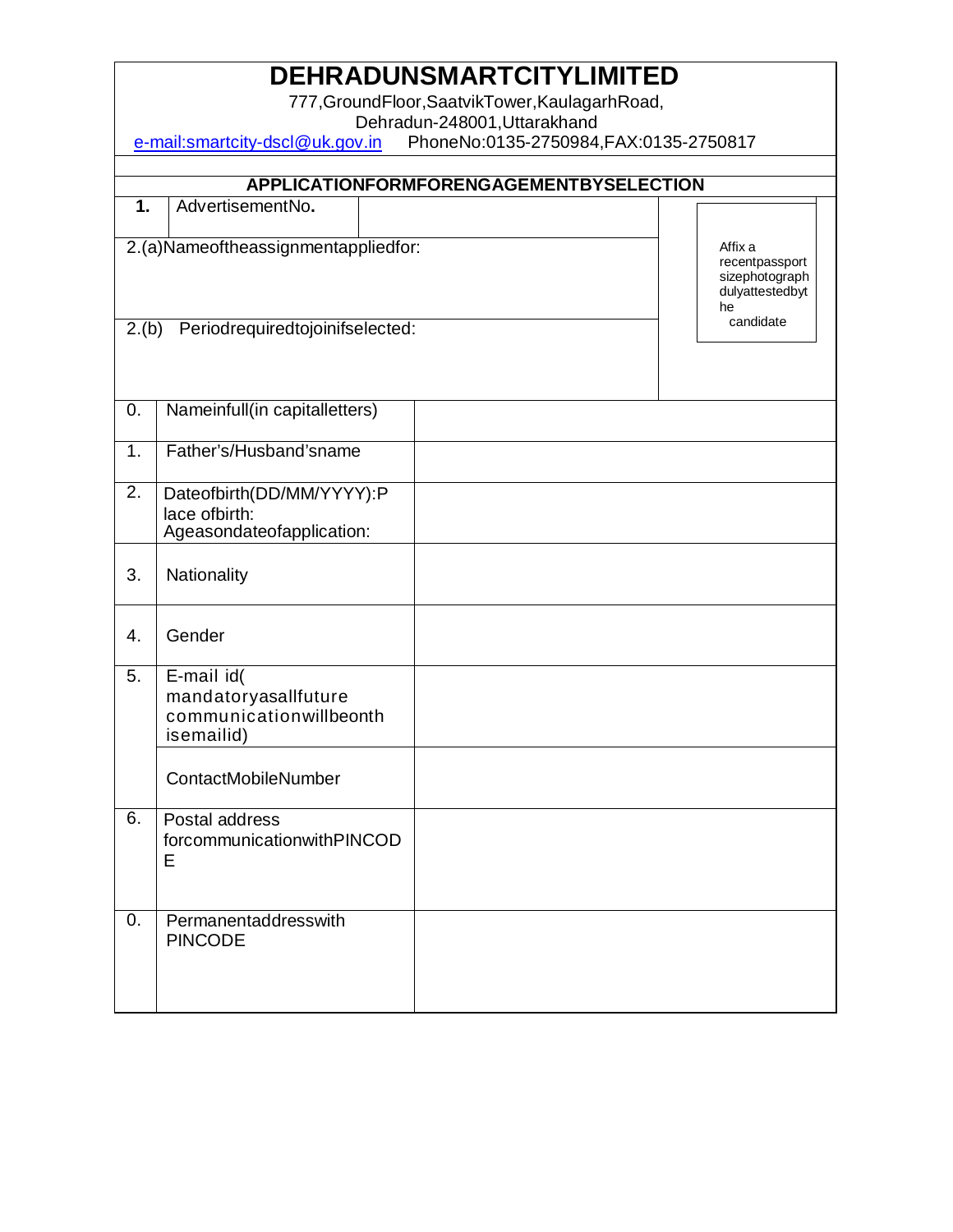| been<br>Have<br>ever<br><b>VOU</b><br>convictedby a Court of Law or | Yes/No                                  |
|---------------------------------------------------------------------|-----------------------------------------|
| IS<br>thereanycriminalcase/disciplin<br>aryactionpendingagainstyou? | IfYESpleasegivedetailsinseparatesheets. |

12. Educational/Professional and Technical Qualifications (Starting from class 10) Donot attach any copies/originals, they would be required at the time of interview/verification:

| Ser<br><b>No</b> | Examination<br>Passed | Nameof<br>the<br>Board/<br>University | Regula<br>r/<br>Private | Durationof<br>Degree/<br>Diploma/<br>Training | Yearof<br>passing | CGPA/%of<br>marks &<br>Division/<br><b>Class</b> | Specialization |
|------------------|-----------------------|---------------------------------------|-------------------------|-----------------------------------------------|-------------------|--------------------------------------------------|----------------|
|                  |                       |                                       |                         |                                               |                   |                                                  |                |
|                  |                       |                                       |                         |                                               |                   |                                                  |                |
|                  |                       |                                       |                         |                                               |                   |                                                  |                |
|                  |                       |                                       |                         |                                               |                   |                                                  |                |
|                  |                       |                                       |                         |                                               |                   |                                                  |                |

13. Detailsofemploymentinreversechronologicalorder(Attachseparatesheet, ifneces sary).

| SI | Department/<br>Organization | Post<br>held | Regular/Te<br>mporary/Pe<br>rmanent/Co | Period<br>ofemployme<br>nt |    | Total<br>No<br>ofyea | Key<br>jobresponsibilit<br>ies | Scale<br>ofPay/Cons<br>olidatedsal |
|----|-----------------------------|--------------|----------------------------------------|----------------------------|----|----------------------|--------------------------------|------------------------------------|
|    |                             |              | ntract                                 | From                       | To | rs                   |                                | ary                                |
|    |                             |              |                                        |                            |    |                      |                                |                                    |
|    |                             |              |                                        |                            |    |                      |                                |                                    |
|    |                             |              |                                        |                            |    |                      |                                |                                    |
|    |                             |              |                                        |                            |    |                      |                                |                                    |
|    |                             |              |                                        |                            |    |                      |                                |                                    |
|    |                             |              |                                        |                            |    |                      |                                |                                    |
|    |                             |              |                                        |                            |    |                      |                                |                                    |
|    |                             |              |                                        |                            |    |                      |                                |                                    |
|    |                             |              |                                        |                            |    |                      |                                |                                    |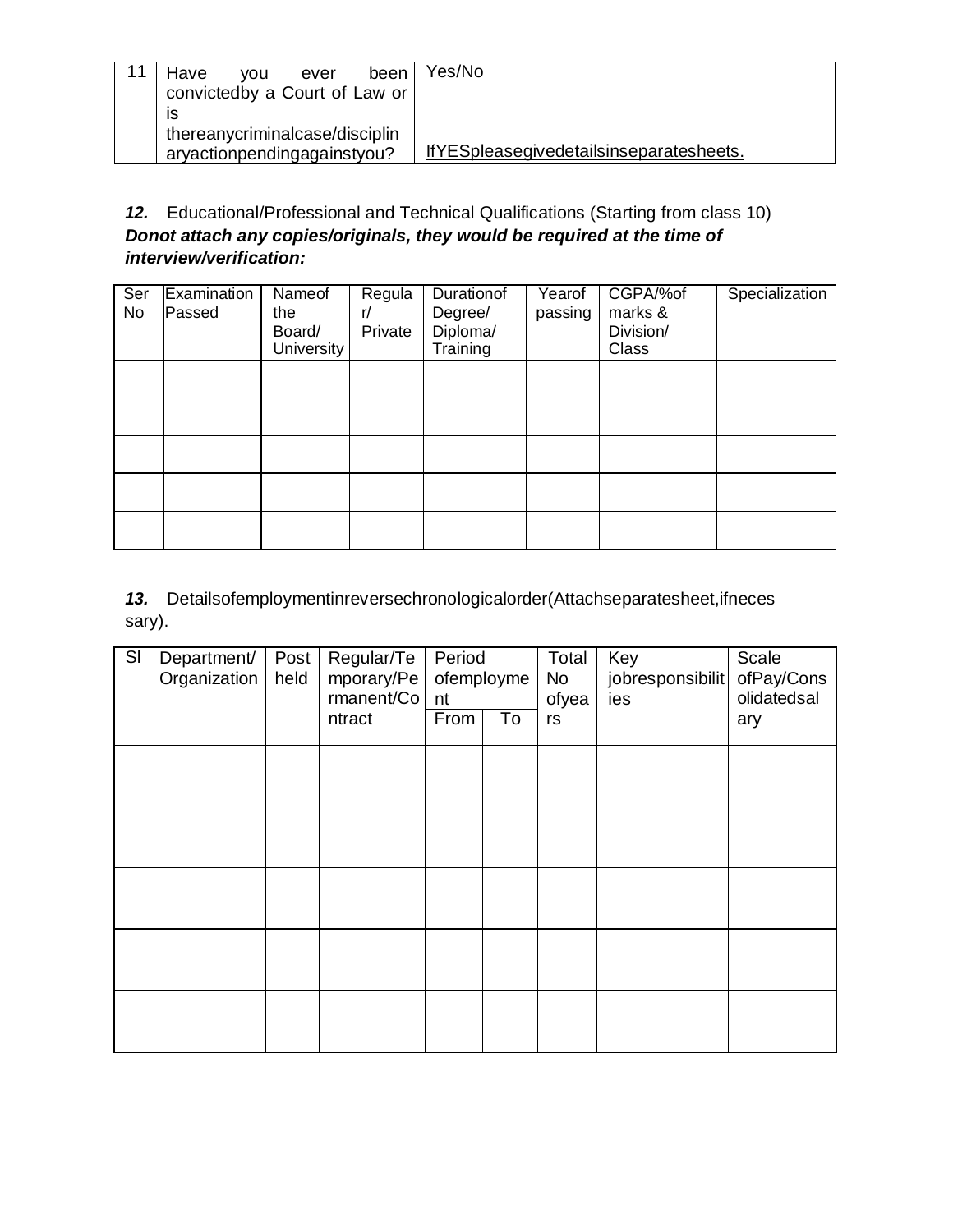|                  | 14. Pay inthe Pay Band and Grade Pay/Payin<br>the pay scale/ total emoluments in<br>thepostcurrentlyheld: |           |      |                |  |  |  |
|------------------|-----------------------------------------------------------------------------------------------------------|-----------|------|----------------|--|--|--|
| 15.              | Areyouamemberofanyprofessionalbo<br>dy?lfyes, givedetails:                                                |           |      |                |  |  |  |
| 16.              | References:                                                                                               |           |      |                |  |  |  |
| (i)              | NameDesignati<br><b>on</b><br>&Organisation:<br>Postal<br>address:Phone<br>numberE-<br>mailid             | Landline: |      | Mobile:        |  |  |  |
| (i)              | NameDesignati<br>on<br>&Organisation:<br>Postal<br>address:Phone<br>numberE-<br>mailid                    | Landline: |      | Mobile:        |  |  |  |
| $\left( \right)$ | NameDesignati<br>on<br>&Organisation:<br>Postal<br>address:Phone<br>numberE-<br>mailid                    | Landline: |      | Mobile:        |  |  |  |
| 17.1             | Additional remarks such as<br>specialqualification or experience<br>notcoveredintheprecedingcolumns       |           |      |                |  |  |  |
|                  | 18. Languagecompetency:<br>English<br>Hindi<br>(plmention'Yes'or'No'against each)                         |           | Read | Write<br>Speak |  |  |  |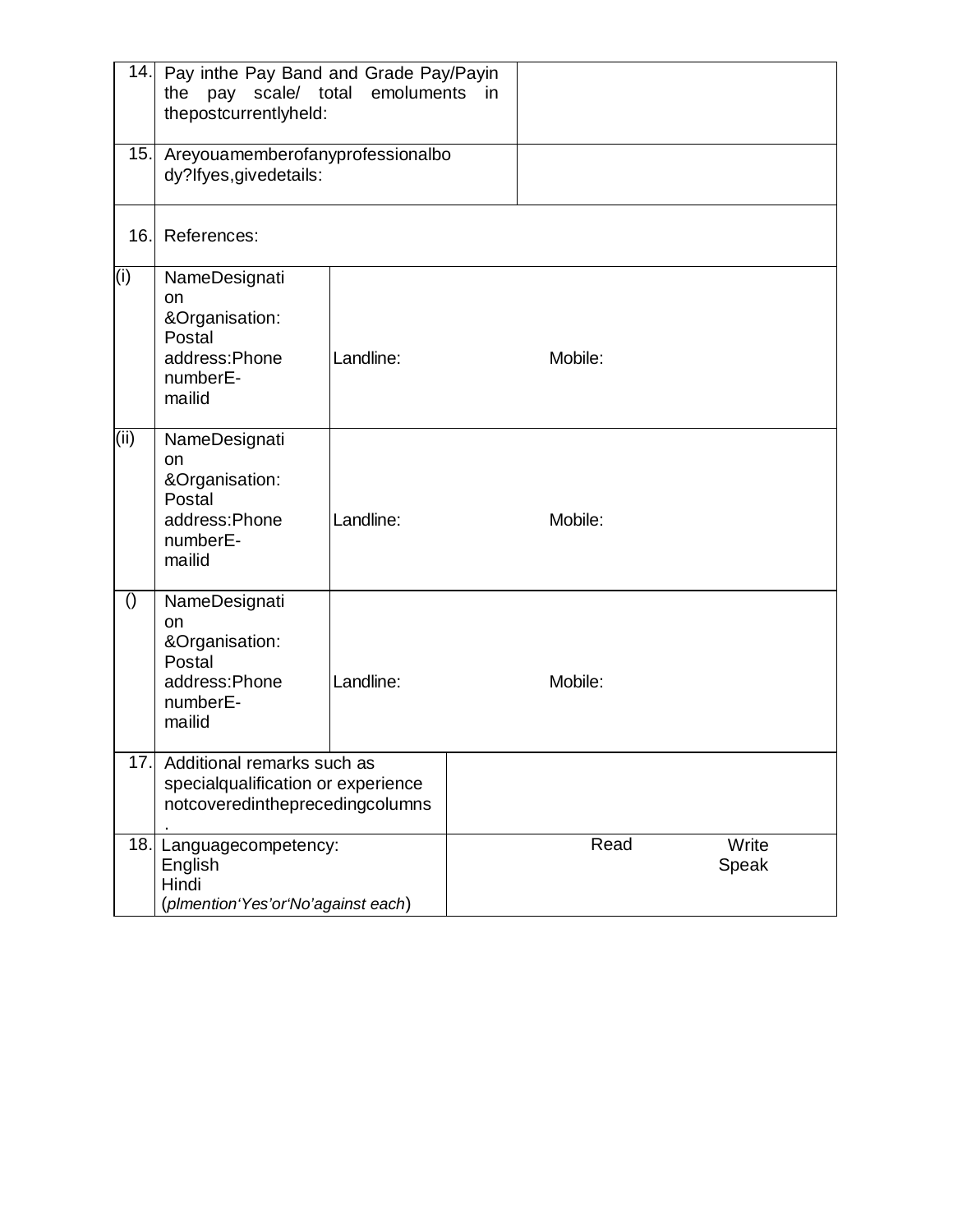19. Please write one paragraph in own handwriting (not more than 250 words) inthespacebelowjustifying yoursuitabilityforthe assignmentappliedfor:-

20. Number of additionalsheetsenclosedwiththeapplication(ifspaceprovidedisnotsufficient):